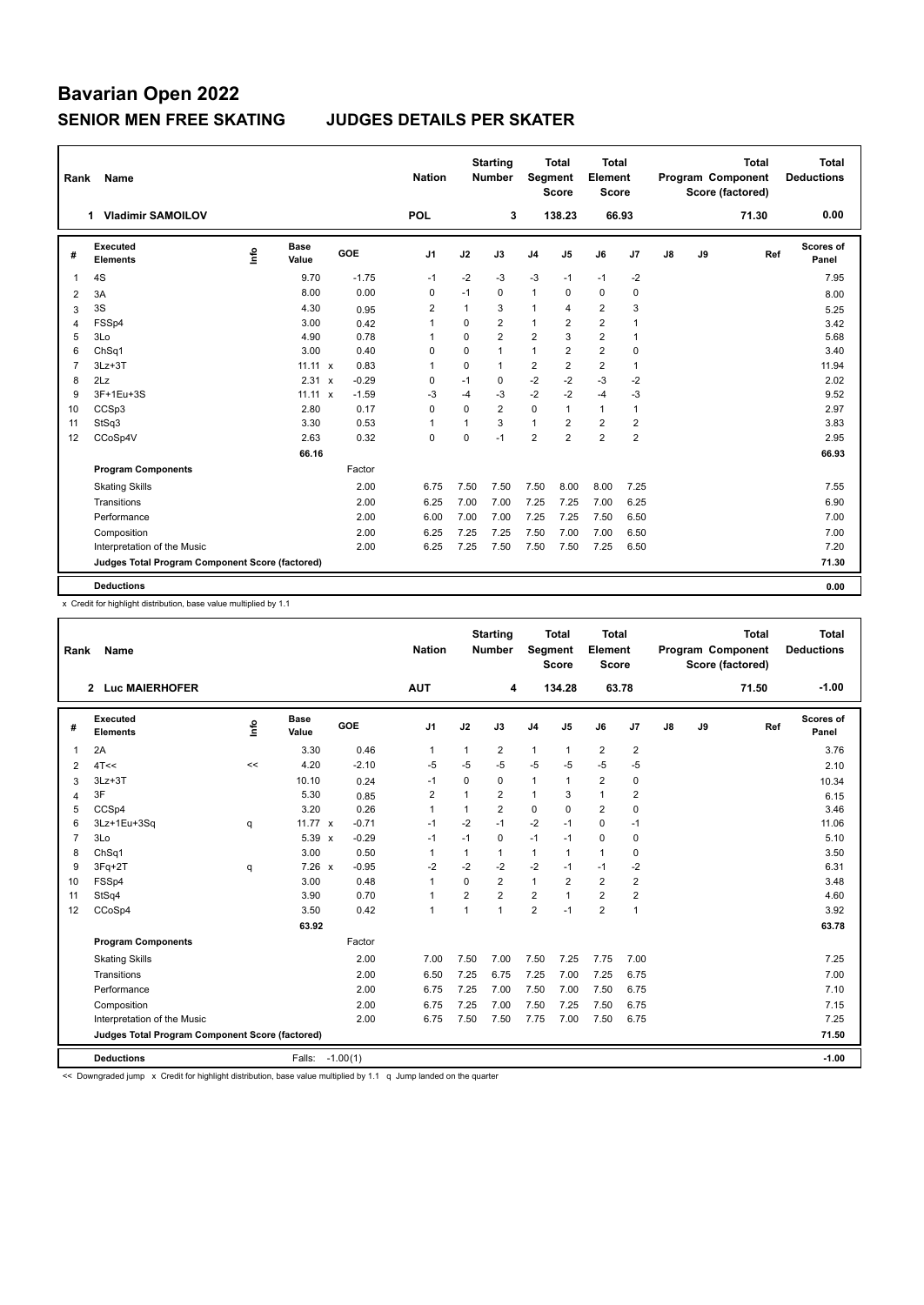# **Bavarian Open 2022 SENIOR MEN FREE SKATING JUDGES DETAILS PER SKATER**

| Rank           | <b>Name</b>                                     |                          |                      |            | <b>Nation</b>  |                | <b>Starting</b><br><b>Number</b> | Segment        | Total<br><b>Score</b> | Total<br>Element<br><b>Score</b> |                |    |    | <b>Total</b><br>Program Component<br>Score (factored) | Total<br><b>Deductions</b> |
|----------------|-------------------------------------------------|--------------------------|----------------------|------------|----------------|----------------|----------------------------------|----------------|-----------------------|----------------------------------|----------------|----|----|-------------------------------------------------------|----------------------------|
|                | <b>Valtter VIRTANEN</b><br>3                    |                          |                      |            | <b>FIN</b>     |                | $\mathbf{2}$                     |                | 127.90                | 61.10                            |                |    |    | 67.80                                                 | $-1.00$                    |
| #              | Executed<br><b>Elements</b>                     | lnfo                     | <b>Base</b><br>Value | GOE        | J1             | J2             | J3                               | J <sub>4</sub> | J <sub>5</sub>        | J6                               | J7             | J8 | J9 | Ref                                                   | Scores of<br>Panel         |
| $\mathbf{1}$   | 4T<                                             | $\overline{\phantom{a}}$ | 7.60                 | $-3.80$    | $-5$           | $-5$           | $-5$                             | $-5$           | $-5$                  | $-5$                             | $-5$           |    |    |                                                       | 3.80                       |
| 2              | $3Lo+2T$                                        |                          | 6.20                 | 0.59       | $\mathbf{1}$   | $\mathbf{1}$   | $\mathbf{1}$                     | $\mathbf{1}$   | $\overline{2}$        | $\overline{2}$                   | $\mathbf{1}$   |    |    |                                                       | 6.79                       |
| 3              | 3Lz+2T+2Lo                                      |                          | 8.90                 | $-0.12$    | 0              | $-2$           | 0                                | $-1$           | $\Omega$              | $\mathbf 0$                      | 0              |    |    |                                                       | 8.78                       |
| 4              | ChSq1                                           |                          | 3.00                 | 1.00       | 1              | 1              | 3                                | $\mathbf{1}$   | $\overline{2}$        | 3                                | 3              |    |    |                                                       | 4.00                       |
| 5              | $3S+3T<$                                        | $\prec$                  | 7.66                 | $-2.15$    | $-5$           | $-5$           | $-5$                             | $-5$           | $-5$                  | $-5$                             | $-5$           |    |    |                                                       | 5.51                       |
| 6              | 3Lo                                             |                          | 5.39 x               | 0.98       | $\overline{2}$ | $\overline{2}$ | $\overline{2}$                   | $\overline{2}$ | 3                     | $\overline{2}$                   | $\mathbf{1}$   |    |    |                                                       | 6.37                       |
| $\overline{7}$ | 3Lz                                             |                          | 6.49<br>$\mathsf{x}$ | $-0.59$    | $-1$           | $-1$           | $-1$                             | $-1$           | $-1$                  | $-1$                             | $-1$           |    |    |                                                       | 5.90                       |
| 8              | 2A                                              |                          | $3.63 \times$        | 0.40       | $\mathbf{1}$   | 1              | $\overline{2}$                   | $\mathbf{1}$   | 1                     | $\overline{2}$                   | $\mathbf{1}$   |    |    |                                                       | 4.03                       |
| 9              | FCSp4                                           |                          | 3.20                 | 0.51       | 1              |                | $\mathbf{1}$                     | $\overline{2}$ | 3                     | $\overline{2}$                   | $\overline{2}$ |    |    |                                                       | 3.71                       |
| 10             | StSq4                                           |                          | 3.90                 | 0.62       | 1              |                | $\overline{2}$                   | $\overline{2}$ | $\overline{2}$        | $\overline{2}$                   | $\mathbf{1}$   |    |    |                                                       | 4.52                       |
| 11             | FCCoSp3                                         |                          | 3.00                 | 0.42       | $\mathbf{1}$   | $\overline{ }$ | $\overline{2}$                   | $\mathbf{1}$   | $\overline{1}$        | $\overline{2}$                   | $\overline{2}$ |    |    |                                                       | 3.42                       |
| 12             | CCoSp4                                          |                          | 3.50                 | 0.77       | $\overline{2}$ |                | 3                                | $\overline{2}$ | $\overline{2}$        | $\overline{2}$                   | 3              |    |    |                                                       | 4.27                       |
|                |                                                 |                          | 62.47                |            |                |                |                                  |                |                       |                                  |                |    |    |                                                       | 61.10                      |
|                | <b>Program Components</b>                       |                          |                      | Factor     |                |                |                                  |                |                       |                                  |                |    |    |                                                       |                            |
|                | <b>Skating Skills</b>                           |                          |                      | 2.00       | 6.50           | 6.50           | 6.75                             | 7.25           | 7.00                  | 7.00                             | 6.25           |    |    |                                                       | 6.75                       |
|                | Transitions                                     |                          |                      | 2.00       | 6.25           | 6.00           | 6.50                             | 7.00           | 6.75                  | 7.00                             | 6.25           |    |    |                                                       | 6.55                       |
|                | Performance                                     |                          |                      | 2.00       | 6.25           | 6.50           | 6.50                             | 7.25           | 7.00                  | 7.25                             | 6.50           |    |    |                                                       | 6.75                       |
|                | Composition                                     |                          |                      | 2.00       | 6.50           | 6.75           | 6.75                             | 7.25           | 7.25                  | 7.25                             | 6.75           |    |    |                                                       | 6.95                       |
|                | Interpretation of the Music                     |                          |                      | 2.00       | 6.50           | 6.50           | 7.00                             | 7.50           | 7.25                  | 7.25                             | 6.50           |    |    |                                                       | 6.90                       |
|                | Judges Total Program Component Score (factored) |                          |                      |            |                |                |                                  |                |                       |                                  |                |    |    |                                                       | 67.80                      |
|                | <b>Deductions</b>                               |                          | Falls:               | $-1.00(1)$ |                |                |                                  |                |                       |                                  |                |    |    |                                                       | $-1.00$                    |

< Under-rotated jump x Credit for highlight distribution, base value multiplied by 1.1

| Rank           | Name                                            |      |                      |            | <b>Nation</b>  |                | <b>Starting</b><br><b>Number</b> | Segment        | <b>Total</b><br><b>Score</b> | <b>Total</b><br>Element<br><b>Score</b> |                |    |    | <b>Total</b><br>Program Component<br>Score (factored) | <b>Total</b><br><b>Deductions</b> |
|----------------|-------------------------------------------------|------|----------------------|------------|----------------|----------------|----------------------------------|----------------|------------------------------|-----------------------------------------|----------------|----|----|-------------------------------------------------------|-----------------------------------|
|                | 4 Kai JAGODA                                    |      |                      |            | <b>GER</b>     |                | 5                                |                | 125.72                       |                                         | 56.42          |    |    | 70.30                                                 | $-1.00$                           |
| #              | Executed<br><b>Elements</b>                     | lnfo | <b>Base</b><br>Value | GOE        | J <sub>1</sub> | J2             | J3                               | J <sub>4</sub> | J <sub>5</sub>               | J6                                      | J7             | J8 | J9 | Ref                                                   | Scores of<br>Panel                |
| 1              | 3F                                              |      | 5.30                 | $-2.65$    | $-5$           | $-5$           | -5                               | $-5$           | $-5$                         | $-5$                                    | $-5$           |    |    |                                                       | 2.65                              |
| 2              | 3A                                              |      | 8.00                 | $-2.08$    | $-2$           | -3             | -3                               | $-3$           | $-2$                         | $-1$                                    | $-3$           |    |    |                                                       | 5.92                              |
| 3              | 3T+1Eu+2S                                       |      | 6.00                 | 0.67       | $\overline{1}$ | 0              | $\overline{2}$                   | $\overline{2}$ | $\overline{2}$               | $\overline{2}$                          | 1              |    |    |                                                       | 6.67                              |
| $\overline{4}$ | 3Lo                                             |      | 4.90                 | 0.88       | $\overline{2}$ | $\mathbf{1}$   | $\overline{2}$                   | 1              | $\overline{2}$               | $\overline{2}$                          | $\overline{2}$ |    |    |                                                       | 5.78                              |
| 5              | FCSp3                                           |      | 2.80                 | 0.28       | $\overline{1}$ | $\Omega$       | $\overline{2}$                   | $\mathbf{1}$   | 1                            | $\mathbf{1}$                            | 1              |    |    |                                                       | 3.08                              |
| 6              | CCoSp3                                          |      | 3.00                 | 0.42       | $\overline{2}$ | $\mathbf{1}$   | $\overline{2}$                   | $\overline{2}$ | 1                            | $\mathbf{1}$                            | 0              |    |    |                                                       | 3.42                              |
| $\overline{7}$ | $3A+1T$                                         |      | 9.24 x               | $-0.16$    | 0              | $-1$           | $-1$                             | $\mathbf 0$    | 1                            | $\mathbf 0$                             | 0              |    |    |                                                       | 9.08                              |
| 8              | StSq3                                           |      | 3.30                 | 0.53       | $\overline{2}$ | $\Omega$       | $\overline{2}$                   | $\mathbf{1}$   | $\overline{2}$               | $\overline{2}$                          | 1              |    |    |                                                       | 3.83                              |
| 9              | 3T                                              |      | 4.62 $x$             | 0.84       | $\overline{2}$ | $\overline{1}$ | 3                                | $\overline{2}$ | $\overline{2}$               | $\overline{2}$                          | $\overline{2}$ |    |    |                                                       | 5.46                              |
| 10             | 2A                                              |      | $3.63 \times$        | 0.40       | 1              | $\mathbf{1}$   | 3                                | $\mathbf{1}$   | 2                            | $\mathbf{1}$                            | 1              |    |    |                                                       | 4.03                              |
| 11             | ChSq1                                           |      | 3.00                 | 0.20       | $\Omega$       | $\mathbf 0$    | $\Omega$                         | $-1$           | 1                            | $\overline{2}$                          | 1              |    |    |                                                       | 3.20                              |
| 12             | CSSp4                                           |      | 3.00                 | 0.30       | $\overline{2}$ | $\mathbf 0$    | $\overline{2}$                   | $\mathbf{1}$   | $\mathbf 0$                  | $\overline{2}$                          | $\mathbf 0$    |    |    |                                                       | 3.30                              |
|                |                                                 |      | 56.79                |            |                |                |                                  |                |                              |                                         |                |    |    |                                                       | 56.42                             |
|                | <b>Program Components</b>                       |      |                      | Factor     |                |                |                                  |                |                              |                                         |                |    |    |                                                       |                                   |
|                | <b>Skating Skills</b>                           |      |                      | 2.00       | 7.00           | 7.00           | 7.25                             | 7.50           | 7.50                         | 7.50                                    | 7.00           |    |    |                                                       | 7.25                              |
|                | Transitions                                     |      |                      | 2.00       | 6.75           | 6.50           | 6.50                             | 7.25           | 7.25                         | 7.25                                    | 5.75           |    |    |                                                       | 6.85                              |
|                | Performance                                     |      |                      | 2.00       | 6.75           | 7.00           | 6.75                             | 7.50           | 7.25                         | 7.50                                    | 6.50           |    |    |                                                       | 7.05                              |
|                | Composition                                     |      |                      | 2.00       | 6.75           | 6.75           | 6.50                             | 7.50           | 7.50                         | 7.25                                    | 6.75           |    |    |                                                       | 7.00                              |
|                | Interpretation of the Music                     |      |                      | 2.00       | 7.00           | 6.75           | 6.75                             | 7.75           | 7.00                         | 7.50                                    | 5.75           |    |    |                                                       | 7.00                              |
|                | Judges Total Program Component Score (factored) |      |                      |            |                |                |                                  |                |                              |                                         |                |    |    |                                                       | 70.30                             |
|                | <b>Deductions</b>                               |      | Falls:               | $-1.00(1)$ |                |                |                                  |                |                              |                                         |                |    |    |                                                       | $-1.00$                           |

x Credit for highlight distribution, base value multiplied by 1.1